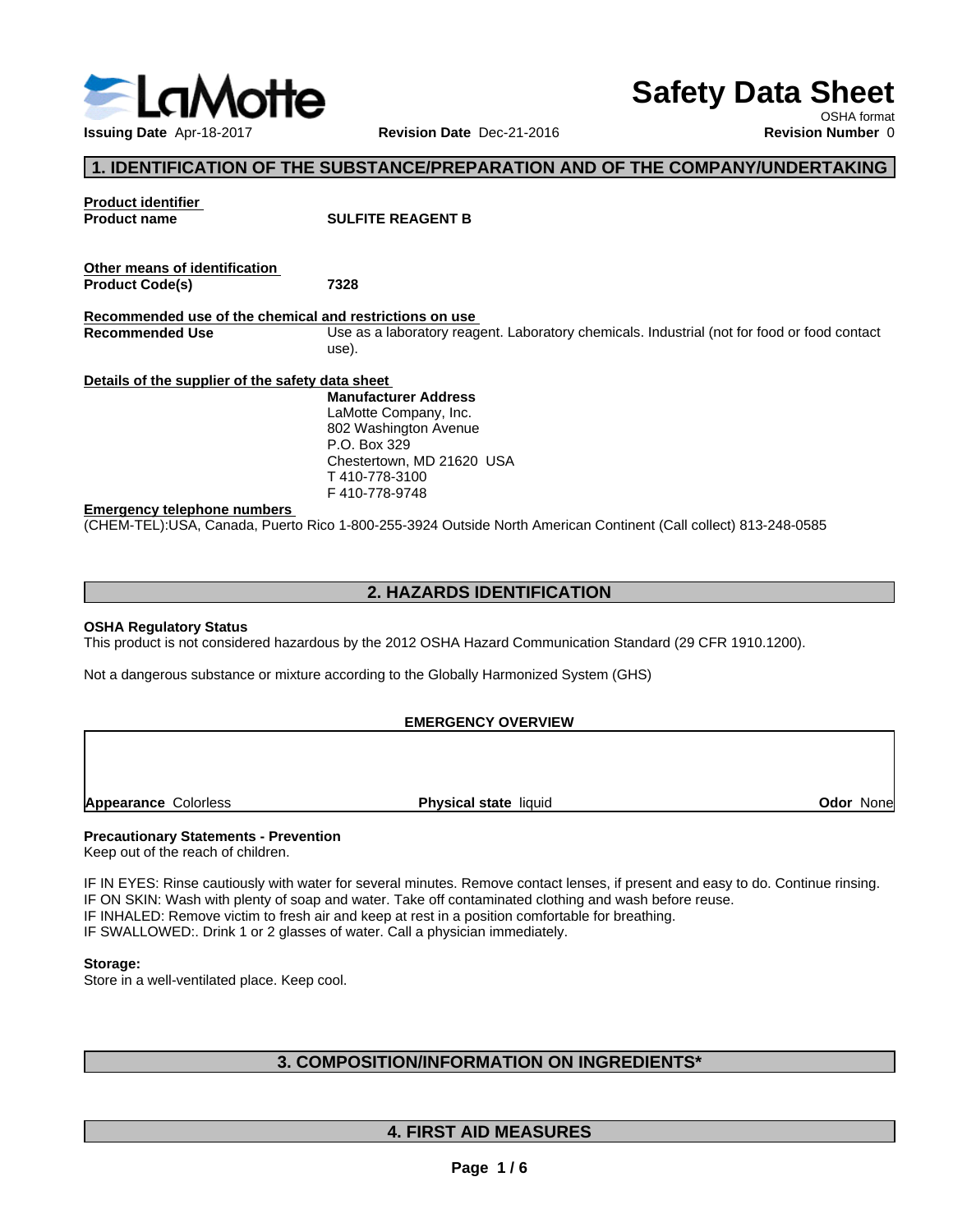## **First Aid Measures**

|                                    | <b>5. FIREFIGHTING MEASURES</b>                                                                                                                                                                                                                                                                   |
|------------------------------------|---------------------------------------------------------------------------------------------------------------------------------------------------------------------------------------------------------------------------------------------------------------------------------------------------|
| Self-protection of the first aider | Use personal protective equipment. See section 8 for more information. Do not use<br>mouth-to-mouth method if victim ingested or inhaled the substance; give artificial respiration<br>with the aid of a pocket mask equipped with a one-way valve or other proper respiratory<br>medical device. |
| Ingestion                          | Drink plenty of water. Do not induce vomiting without medical advice (pH 3). Consult a<br>physician. Never give anything by mouth to an unconscious person.                                                                                                                                       |
| <b>Inhalation</b>                  | Not expected.                                                                                                                                                                                                                                                                                     |
| <b>Skin contact</b>                | Wash off with warm water and soap. If skin irritation persists, call a physician.                                                                                                                                                                                                                 |
| Eye contact                        | Rinse immediately with plenty of water, also under the eyelids, for at least 15 minutes. If<br>irritation persists or develops, contact a physician.                                                                                                                                              |
| <b>General advice</b>              | Do not get in eyes, on skin, or on clothing.                                                                                                                                                                                                                                                      |
|                                    |                                                                                                                                                                                                                                                                                                   |

#### **Suitable extinguishing media**

Dry chemical, CO 2, alcohol-resistant foam or water spray.

# **Protective equipment and precautions for firefighters**

As in any fire, wear self-contained breathing apparatus pressure-demand, MSHA/NIOSH (approved or equivalent) and full protective gear.

|                                                      | <b>6. ACCIDENTAL RELEASE MEASURES</b>                                                                                                                                                                                                                                                                                                                             |
|------------------------------------------------------|-------------------------------------------------------------------------------------------------------------------------------------------------------------------------------------------------------------------------------------------------------------------------------------------------------------------------------------------------------------------|
|                                                      | Personal precautions, protective equipment and emergency procedures                                                                                                                                                                                                                                                                                               |
| <b>Personal precautions</b>                          | Use personal protective equipment. See section 8. Avoid contact with eyes, skin and<br>clothing.                                                                                                                                                                                                                                                                  |
| <b>Environmental precautions</b>                     | See Section 12 for additional Ecological Information. Beware of vapors accumulating to<br>form explosive concentrations. Vapors can accumulate in low areas.                                                                                                                                                                                                      |
| Methods and material for containment and cleaning up |                                                                                                                                                                                                                                                                                                                                                                   |
| <b>Methods for containment</b>                       | Contain and collect spillage with non-combustible absorbent material, (e.g. sand, earth,<br>diatomaceous earth, vermiculite) and place in container for disposal according to local /<br>national regulations (see Section 13).                                                                                                                                   |
| Methods for cleaning up                              | Neutralize spill with alkaline material (sodium bicarbonate), being careful to prevent<br>splattering, then containerize slurry and hold for later disposal. If local regulations permit,<br>dilute slurry with water and rinse to drain with excess water. Keep in suitable and closed<br>containers for disposal. After cleaning, flush away traces with water. |
|                                                      | 7. HANDLING AND STORAGE                                                                                                                                                                                                                                                                                                                                           |
| <b>Precautions for safe handling</b>                 |                                                                                                                                                                                                                                                                                                                                                                   |
| <b>Handling</b>                                      | Handle in accordance with good industrial hygiene and safety practice. Prevent contact with<br>skin, eyes, and clothing. Do not taste or swallow. Do not eat, drink, or smoke when using                                                                                                                                                                          |

## **Conditions for safe storage, including any incompatibilities**

this product.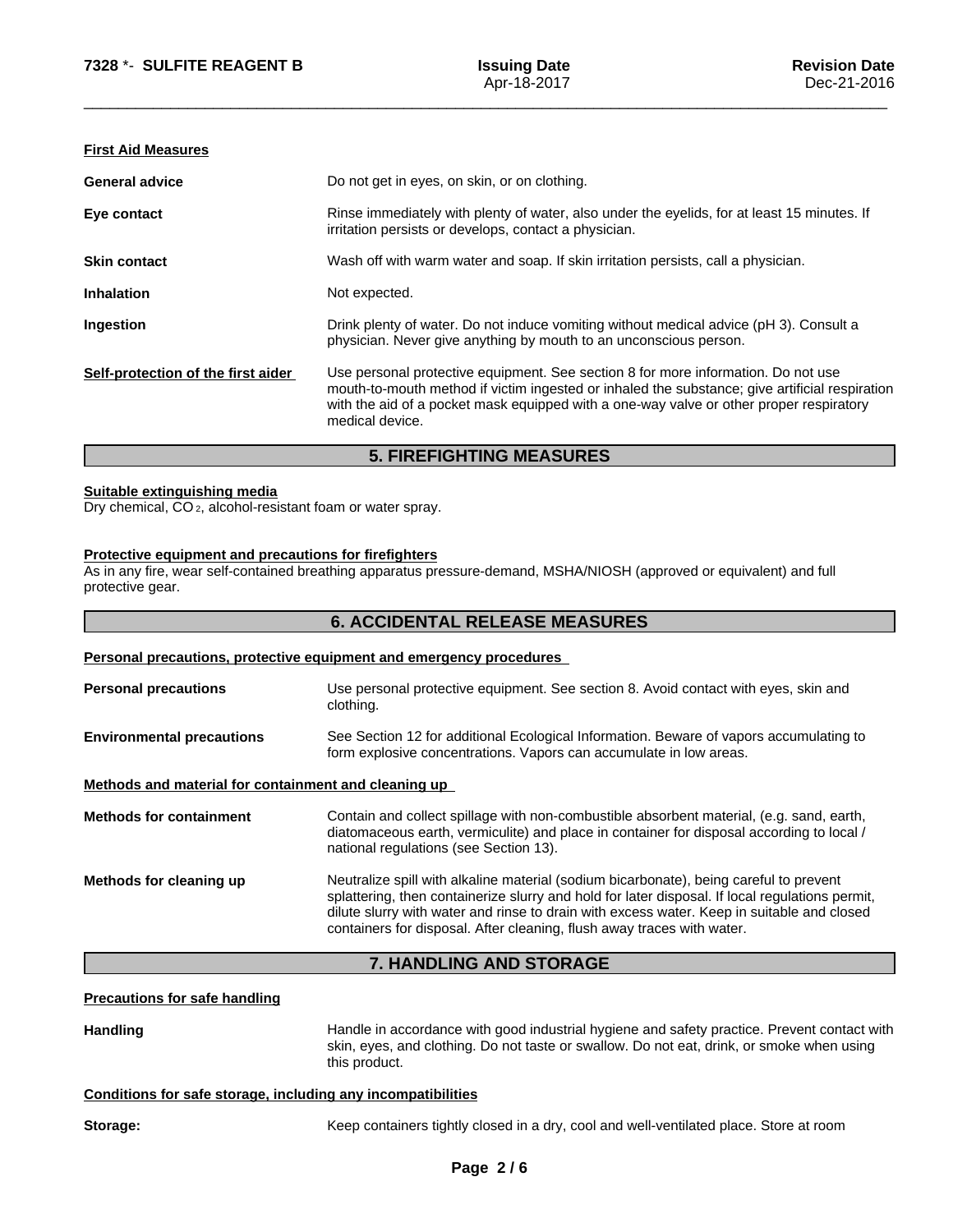temperature. Keep away from direct sunlight. Store away from incompatible materials. Keep out of the reach of children.

**Incompatible Products** Strong oxidizing agents. Iron Salts.

# **8. EXPOSURE CONTROLS/PERSONAL PROTECTION**

**Control parameters**

**Appropriate engineering controls**

**Engineering Measures** Showers Eyewash stations Ventilation systems.

#### **Individual protection measures, such as personal protective equipment**

| <b>Eye/Face Protection</b>    | Wear safety glasses with side shields (or goggles).                                                                                                                                                   |
|-------------------------------|-------------------------------------------------------------------------------------------------------------------------------------------------------------------------------------------------------|
| Skin and body protection      | Wear protective gloves/clothing.                                                                                                                                                                      |
| <b>Respiratory protection</b> | None required under normal usage.                                                                                                                                                                     |
| <b>Hygiene Measures</b>       | Handle in accordance with good industrial hygiene and safety practice. Do not eat, drink or<br>smoke when using this product. Wash hands before breaks and immediately after handling<br>the product. |

# **9. PHYSICAL AND CHEMICAL PROPERTIES**

#### **Information on basic physical and chemical properties**

| <b>Physical state</b><br>Appearance | liquid<br>Colorless      | Odor             | None |
|-------------------------------------|--------------------------|------------------|------|
| <b>Property</b>                     | Values                   | Remarks • Method |      |
| рH                                  | 3                        |                  |      |
| Melting point / freezing point      | No information available |                  |      |
| Boiling point / boiling range       | No information available |                  |      |
| <b>Flash point</b>                  | Not Applicable           |                  |      |
| <b>Evaporation rate</b>             |                          |                  |      |
| Flammability (solid, gas)           | No information available |                  |      |
| <b>Flammability Limit in Air</b>    |                          |                  |      |
| <b>Upper flammability limit:</b>    | No information available |                  |      |
| Lower flammability limit:           | No information available |                  |      |
| Vapor pressure                      | No information available |                  |      |
| <b>Vapor density</b>                | No information available |                  |      |
| <b>Specific gravity</b>             | No information available |                  |      |
| <b>Water solubility</b>             | No information available |                  |      |
| Solubility in other solvents        | No information available |                  |      |
| <b>Partition coefficient</b>        | No information available |                  |      |
| <b>Autoignition temperature</b>     | No information available |                  |      |
| <b>Decomposition temperature</b>    | No information available |                  |      |
| <b>Kinematic viscosity</b>          | No information available |                  |      |
| <b>Dynamic viscosity</b>            | No information available |                  |      |
| <b>Explosive properties</b>         | No information available |                  |      |
| <b>Oxidizing properties</b>         | No information available |                  |      |
| <b>Other Information</b>            |                          |                  |      |
| Softening point                     | No information available |                  |      |
| <b>Molecular weight</b>             | No information available |                  |      |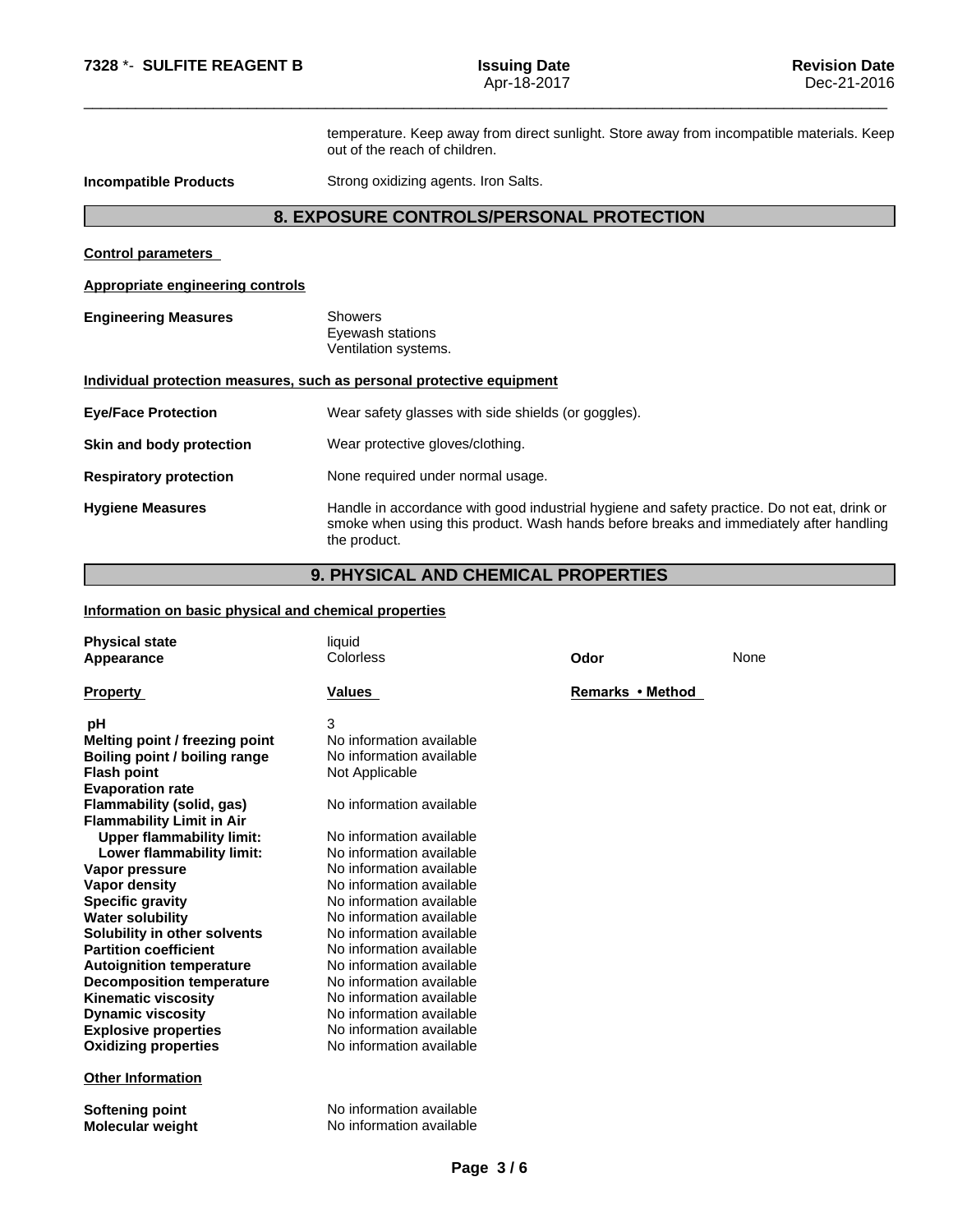| <b>VOC Content (%)</b> |  |
|------------------------|--|
| <b>Density</b>         |  |
| <b>Bulk density</b>    |  |

**No information available No information available No information available** 

# **10. STABILITY AND REACTIVITY**

| Stable under normal conditions of use and storage.<br>Hazardous polymerization does not occur. |
|------------------------------------------------------------------------------------------------|
| Excessive heat. Incompatible products. Direct sunlight.                                        |
| Strong oxidizing agents. Iron Salts.                                                           |
|                                                                                                |

**Hazardous decomposition products** Carbon monoxide (CO).

## **11. TOXICOLOGICAL INFORMATION**

## **Information on likely routes of exposure**

**Component identification**

**Information on toxicological effects**

## **12. ECOLOGICAL INFORMATION**

#### **Ecotoxicity**

**Persistence and degradability** No information available.

## **Bioaccumulation/Accumulation**

No information available.

## **13. DISPOSAL CONSIDERATIONS**

| <b>Disposal Methods</b> | Dispose according to federal, state, and local regulations. If permitted, neutralize reagent<br>with sodium bicarbonate/sodium carbonate, add slurry to large volume of water to dilute,<br>rinse to drain with excess water. |
|-------------------------|-------------------------------------------------------------------------------------------------------------------------------------------------------------------------------------------------------------------------------|
| Contaminated packaging  | Do not reuse empty containers.                                                                                                                                                                                                |

# **14. TRANSPORT INFORMATION**

| <b>DOT</b>  | Not regulated |
|-------------|---------------|
| <b>TDG</b>  | Not regulated |
| <b>MEX</b>  | Not regulated |
| <b>ICAO</b> | Not regulated |
| <b>IATA</b> | Not regulated |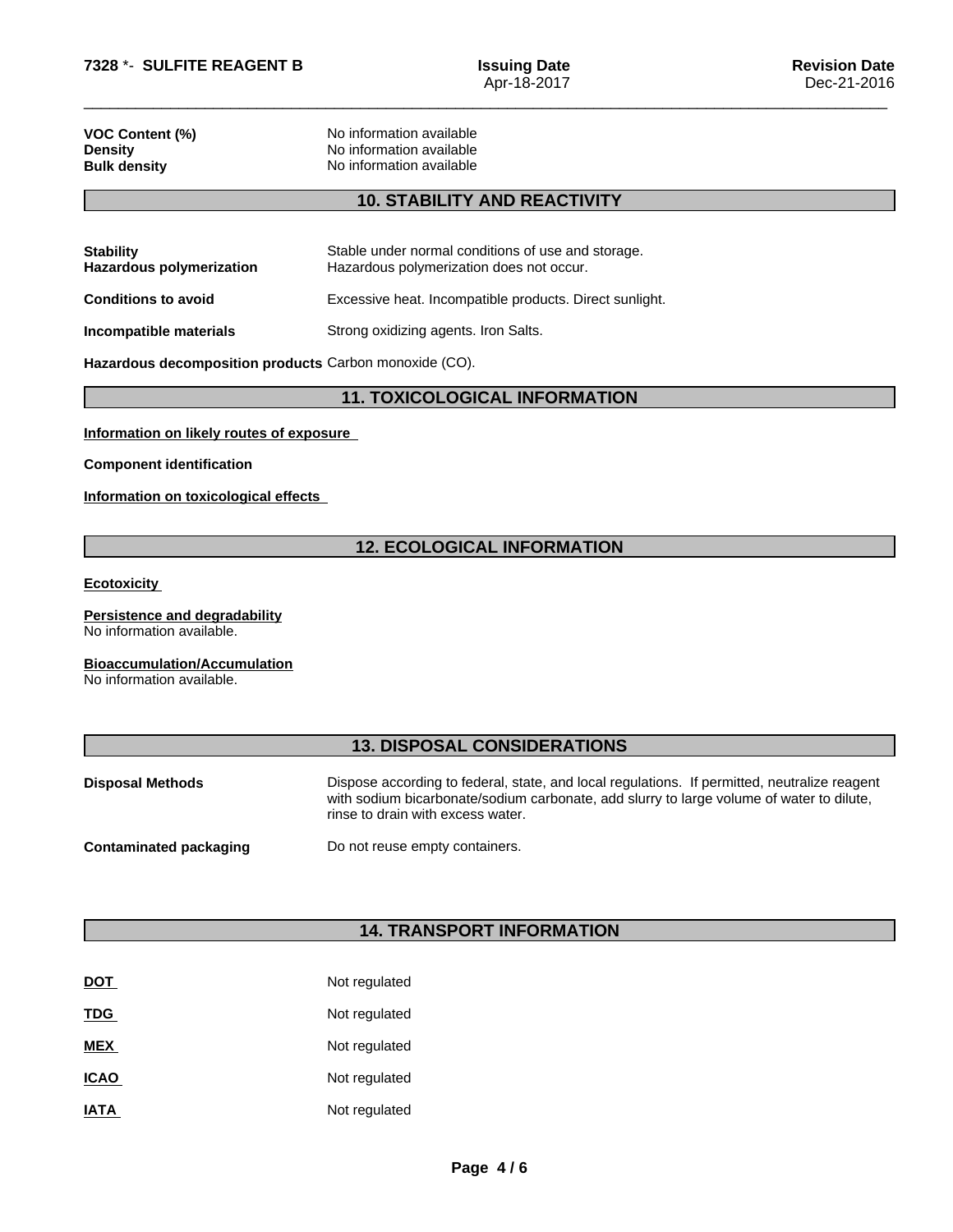| <b>IMDG/IMO</b> | Not regulated |
|-----------------|---------------|
| RID             | Not regulated |
| <b>ADR</b>      | Not regulated |
| <b>ADN</b>      | Not regulated |

# **15. REGULATORY INFORMATION**

| <b>International Inventories</b> |          |  |
|----------------------------------|----------|--|
| <b>TSCA</b>                      | Complies |  |
| <b>DSL/NDSL</b>                  | Complies |  |
| <b>EINECS/ELINCS</b>             | Complies |  |
| <b>ENCS</b>                      | Complies |  |
| <b>IECSC</b>                     | Complies |  |
| <b>KECL</b>                      | Complies |  |
| <b>PICCS</b>                     | Complies |  |
| <b>AICS</b>                      | Complies |  |

#### **Legend:**

**TSCA** - United States Toxic Substances Control Act Section 8(b) Inventory **DSL/NDSL** - Canadian Domestic Substances List/Non-Domestic Substances List **EINECS/ELINCS** - European Inventory of Existing Chemical Substances/European List of Notified Chemical Substances **ENCS** - Japan Existing and New Chemical Substances **IECSC** - China Inventory of Existing Chemical Substances **KECL** - Korean Existing and Evaluated Chemical Substances **PICCS** - Philippines Inventory of Chemicals and Chemical Substances

**AICS** - Australian Inventory of Chemical Substances

## **US Federal Regulations**

## **SARA 313**

Section 313 of Title III of the Superfund Amendments and Reauthorization Act of 1986 (SARA). This product does not contain any chemicals which are subject to the reporting requirements of the Act and Title 40 of the Code of Federal Regulations, Part 372

|  |  | <b>SARA 311/312 Hazard Categories</b> |  |
|--|--|---------------------------------------|--|
|--|--|---------------------------------------|--|

| Acute health hazard               | Yes |  |
|-----------------------------------|-----|--|
| <b>Chronic Health Hazard</b>      | No  |  |
| Fire hazard                       | No  |  |
| Sudden release of pressure hazard | No  |  |
| <b>Reactive Hazard</b>            | Nο  |  |

#### **CWA** (Clean Water Act)

This product does not contain any substances regulated as pollutants pursuant to the Clean Water Act (40 CFR 122.21 and 40 CFR 122.42)

#### **CERCLA**

This material, as supplied, does not contain any substances regulated as hazardous substances under the Comprehensive Environmental Response Compensation and Liability Act (CERCLA) (40 CFR 302) or the Superfund Amendments and Reauthorization Act (SARA) (40 CFR 355). There may be specific reporting requirements at the local, regional, or state level pertaining to releases of this material

## **US State Regulations**

This product does not contain any Proposition 65 chemicals. **U.S. State Right-to-Know Regulations**

#### **CPSC (Consumer Product Safety Commission) - Specially Regulated Substances**

## **16. OTHER INFORMATION**